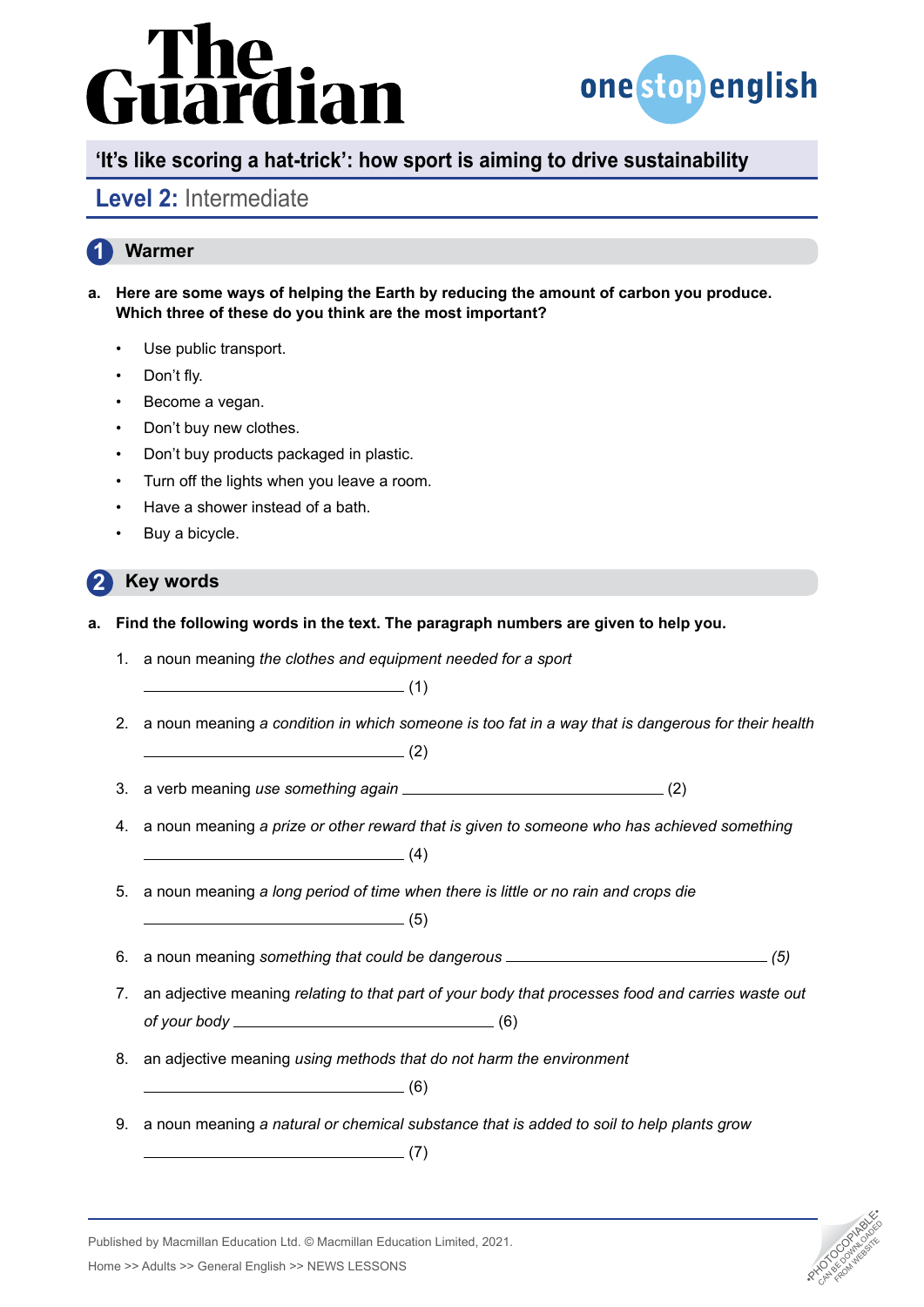

# **'It's like scoring a hat-trick': how sport is aiming to drive sustainability**

## **Level 2:** Intermediate

| 10. an adjective meaning referring to people who work in offices rather than doing physical work |  |  |
|--------------------------------------------------------------------------------------------------|--|--|
|                                                                                                  |  |  |
| 11. a noun meaning the amount of money that you must spend in order to start a new project       |  |  |
| (10)                                                                                             |  |  |
|                                                                                                  |  |  |

12. a two-word noun meaning *three goals scored by one player in a football match* 

 $\frac{1}{\sqrt{11}}$ 

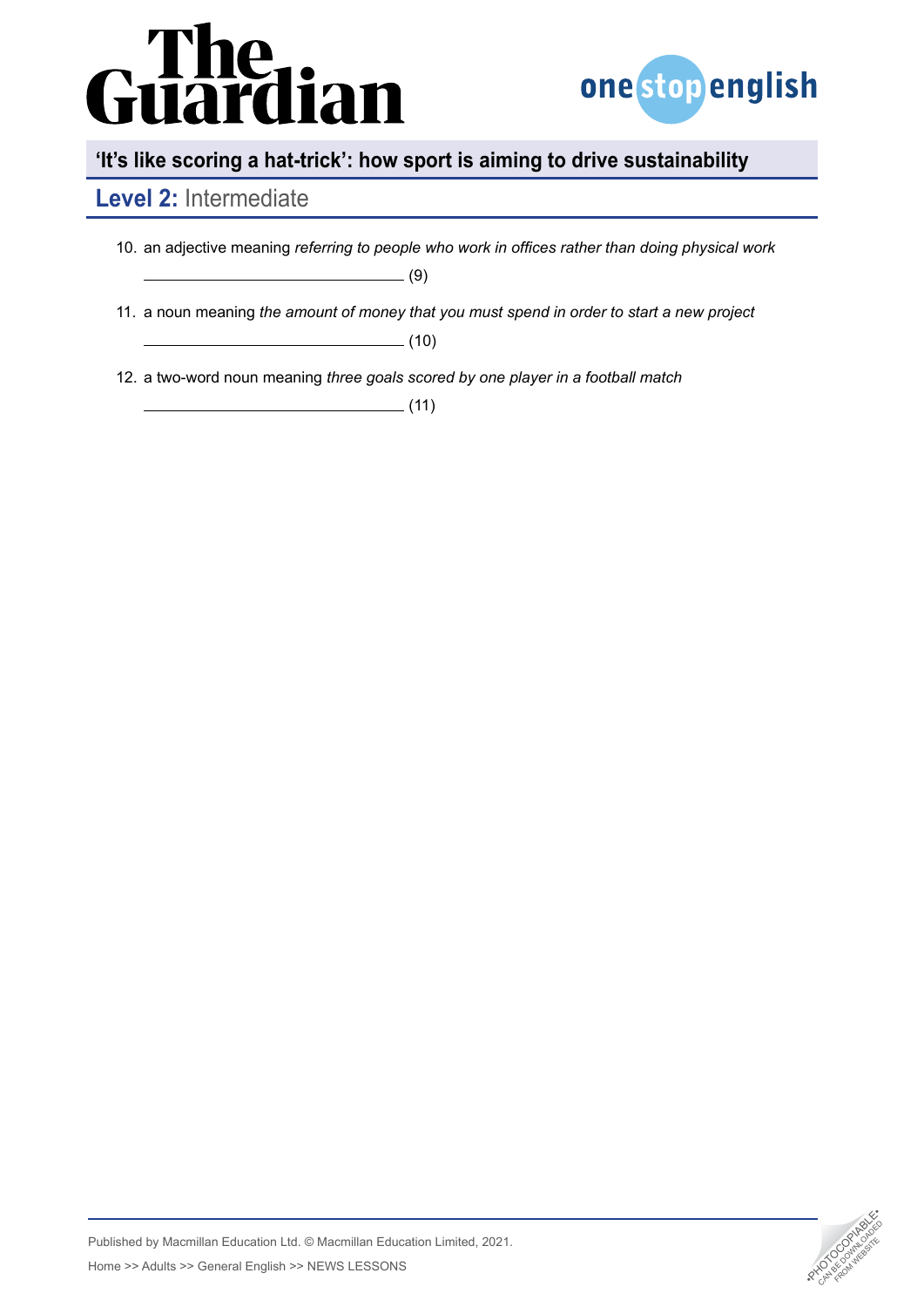

# **'It's like scoring a hat-trick': how sport is aiming to drive sustainability**

# **Level 2:** Intermediate

### **[Tanya Aldred](https://www.theguardian.com/profile/tanyaaldred) 20 October, 2021**

- Steffan Rees, a karate instructor in south 1 Wales, realized that lots of children were unable to come to his classes because the kit was too expensive, while at the same time others had unused kit in their wardrobes. He suggested introducing a sportswear and equipment recycling scheme and Natasha Burnell started Play It Again Sport.
- 2 Burnell loves her job. Play It Again Sport is based in the Rhondda Valley, an ex-mining community with high levels of obesity, sickness and unemployment and lower levels of access to transport. "We will take anything to do with sport," she says. "The only rule is that we can reuse it. We don't want to put stuff in landfill. We've had skis, lacrosse sticks, football boots – you name it. We sell stuff in a recycling shop."
- With the money raised by selling the donated 3 items, Play It Again Sport provides sporting activities for the local community, a running group, sport in schools, walking rugby. It tries to offer a little bit of something for everyone.
- This support for the local community won 4 Play It Again Sport an award at the British Association for Sustainable Sport (BASIS). The chief executive of BASIS, Russell Seymour, says "Sport has been impacted by climate change and people are realizing it."
- 5 The impact has been everywhere, affecting elite athletes and grassroots players, in the UK, but particularly the global south. There has been flooding in the UK, drought in South Africa, a lack of water and air pollution in India. Super typhoons and hurricanes interrupt events while intense heat is a hazard for athletes and spectators, especially children.
- 6 Seymour stresses the power of sport as a way of communicating about the climate crisis. This has been the experience of Shoreham FC, winners of BASIS's Club Strategy award. There, the owner and chairman Stuart Slaney's son Luca was diagnosed with an intestinal disease and became a vegan. He persuaded Stuart to do the same, then suggested the club serve a part-vegan menu. Fans started asking what other sustainable things the club were doing and the process started.
- 7 They began with the simple things: replacing lights with LEDs and changing to a renewable energy supplier. They stopped using fertilizer and started changing their mechanical equipment to electric equipment.
- The club installed a bike park, then reduced the 8 cost of tickets for fans who cycle to the ground or can prove they arrived on public transport or by electric car. The club is also planning to install electric vehicle charging points.
- Fans have mainly been keen. Forty supporters 9 have changed their energy supplier, while others come to help with the recycling. "Most of our supporters are working class," says Stuart Slaney. "We don't see sustainability as a white-collar thing. Our supporters seem more interested in lowering their carbon footprint than most people." The part-vegan menu has been successful too with three of the players changing to a vegan diet.
- 10 Financially, Slaney has been pleasantly surprised. The LEDs required an initial outlay but there's been a 30% reduction in energy bills. They're also about to invest £50,000 in LED floodlights, which should reduce costs by 70% and ensure "you can no longer see us from space!"
- 11 "It's been a massive journey for me," says Slaney, "and you can't just jump in. We planned it over six months and slowly started to get our carbon footprint down. The satisfaction is like scoring a hat-trick on match day."

© Guardian News and Media 2021 First published in *The Guardian* 20/10/2021

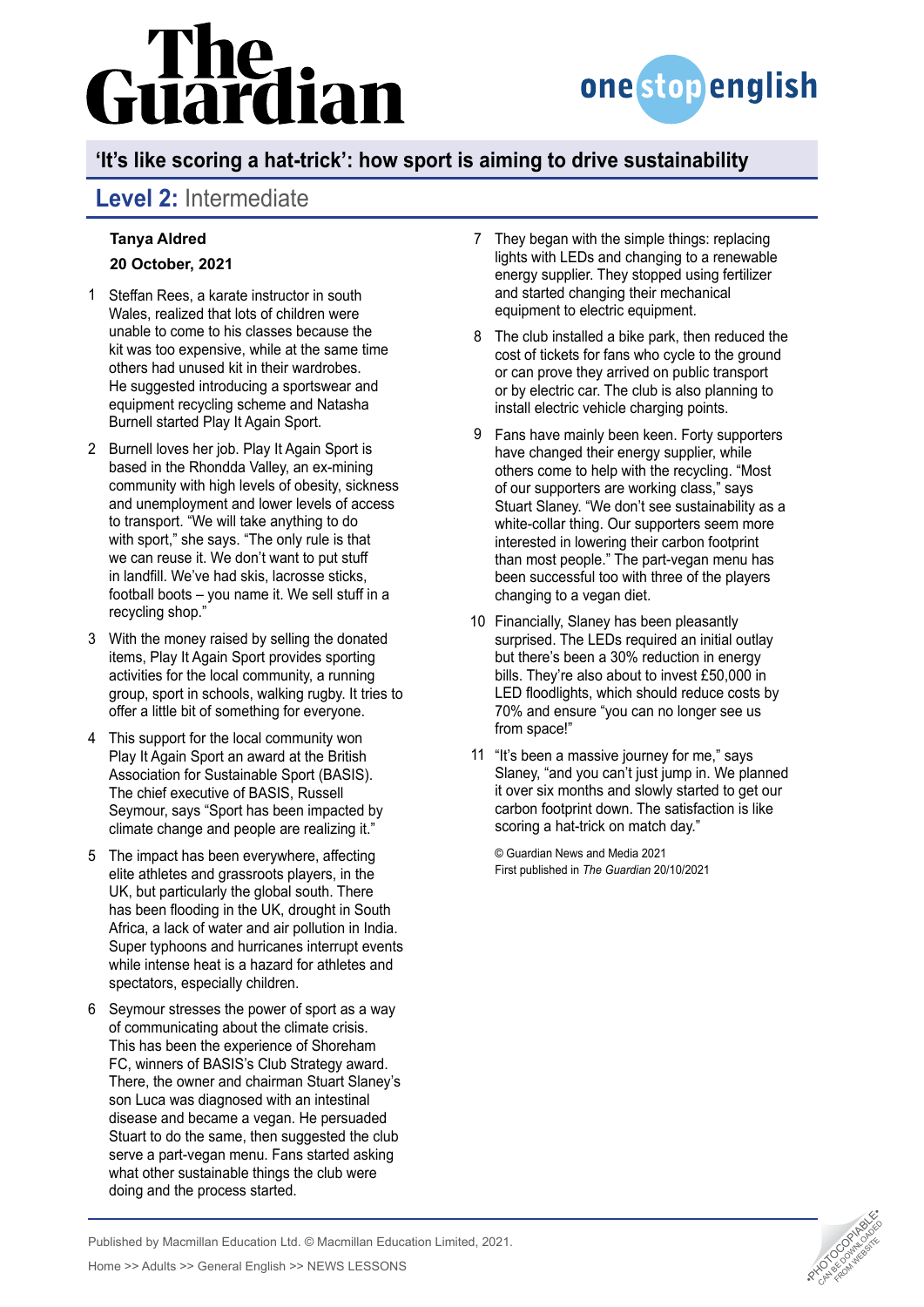

## **'It's like scoring a hat-trick': how sport is aiming to drive sustainability**

## **Level 2:** Intermediate

### **3 Comprehension check**

- **a. Are these statements true (T) or false (F) according to the article? Correct any that are false.**
	- 1. Lots of children didn't go to Steffan Rees's karate classes because the classes were too expensive.
	- 2. It was Natasha Burnell's idea to start a sportswear and equipment recycling scheme.
	- 3. They only accept things that are to do with sport.
	- 4. They spend the money they earn from selling the old sportswear on new sportswear.
	- 5. People don't realize the impact that climate change has on sport.
	- 6. The impact has mainly been in the northern hemisphere.
	- 7. Stuart Slaney's son persuaded him to become a vegan.
	- 8. Shoreham FC has stopped using fertilizer.
	- 9. The club has installed electric vehicle charging points.
	- 10. The club's energy bills have gone down since they installed LED lights.

### **4 Key language**

### **a. Complete the table using words from the text.**

| adjective |                | noun |
|-----------|----------------|------|
|           | 1. sustainable |      |
|           | 2. obese       |      |
|           | 3. sick        |      |
|           | 4. unemployed  |      |
|           | 5. active      |      |
|           | 6. dry         |      |
|           | 7. satisfied   |      |